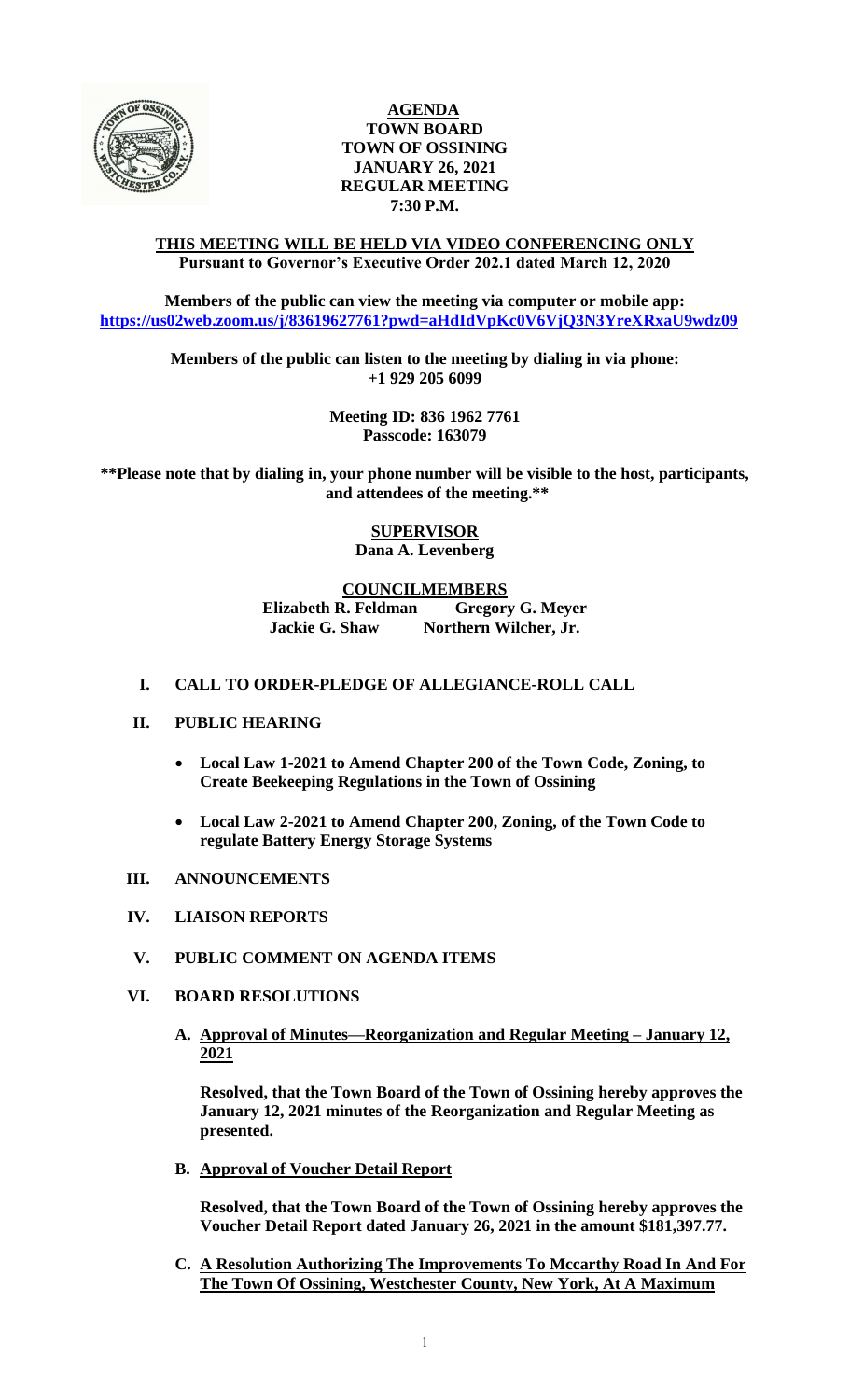### **Estimated Cost Of \$2,350,000 And Authorizing, Subject To Permissive Referendum, The Issuance Of \$2,350,000 Serial Bonds Of Said Town To Pay The Cost Thereof.**

**BE IT RESOLVED, by the affirmative vote of not less than two-thirds of the total voting strength of the Town Board of the Town of Ossining, Westchester County, New York, as follows:**

**Section 1. Improvements to McCarthy Road in and for the Town of Ossining, Westchester County, New York, including widening, sidewalks, curbs, gutters, drainage, landscaping and other incidental improvements is hereby authorized, subject to permissive referendum, at a maximum estimated cost of \$2,350,000.**

**Section 2. The plan for the financing of the aforesaid maximum estimated cost is by the issuance of \$2,350,000 serial bonds of said Town hereby authorized to be issued therefor pursuant to the provisions of the Local Finance Law.**

**Section 3. It is hereby determined that the period of probable usefulness of the aforesaid specific object or purpose is fifteen years, pursuant to subdivision 20 of paragraph a of Section 11.00 of the Local Finance Law. It is hereby further determined that the maximum maturity of the bonds herein authorized will exceed five years.**

**Section 4. The faith and credit of said Town of Ossining, Westchester County, New York, are hereby irrevocably pledged for the payment of the principal of and interest on such bonds as the same respectively become due and payable. An annual appropriation shall be made in each year sufficient to pay the principal of and interest on such bonds becoming due and payable in such year. To the extent not paid from other sources, there shall annually be levied on all the taxable real property of said Town, a tax sufficient to pay the principal of and interest on such bonds as the same become due and payable.**

**Section 5. Subject to the provisions of the Local Finance Law, the power to authorize the issuance of and to sell bond anticipation notes in anticipation of the issuance and sale of the serial bonds herein authorized, including renewals of such notes, is hereby delegated to the Supervisor, the chief fiscal officer. Such notes shall be of such terms, form and contents, and shall be sold in such manner, as may be prescribed by said Supervisor, consistent with the provisions of the Local Finance Law.**

**Section 6. All other matters except as provided herein relating to the serial bonds herein authorized including the date, denominations, maturities and interest payment dates, within the limitations prescribed herein and the manner of execution of the same, including the consolidation with other issues, and also the ability to issue serial bonds with substantially level or declining annual debt service, shall be determined by the Supervisor, the chief fiscal officer of such Town. Such bonds shall contain substantially the recital of validity clause provided for in Section 52.00 of the Local Finance Law, and shall otherwise be in such form and contain such recitals, in addition to those required by Section 51.00 of the Local Finance Law, as the Supervisor shall determine consistent with the provisions of the Local Finance Law.**

**Section 7. The validity of such bonds and bond anticipation notes may be contested only if:**

**1) Such obligations are authorized for an object or purpose for which said Town is not authorized to expend money, or**

**2) The provisions of law which should be complied with at the date of publication of this resolution are not substantially complied**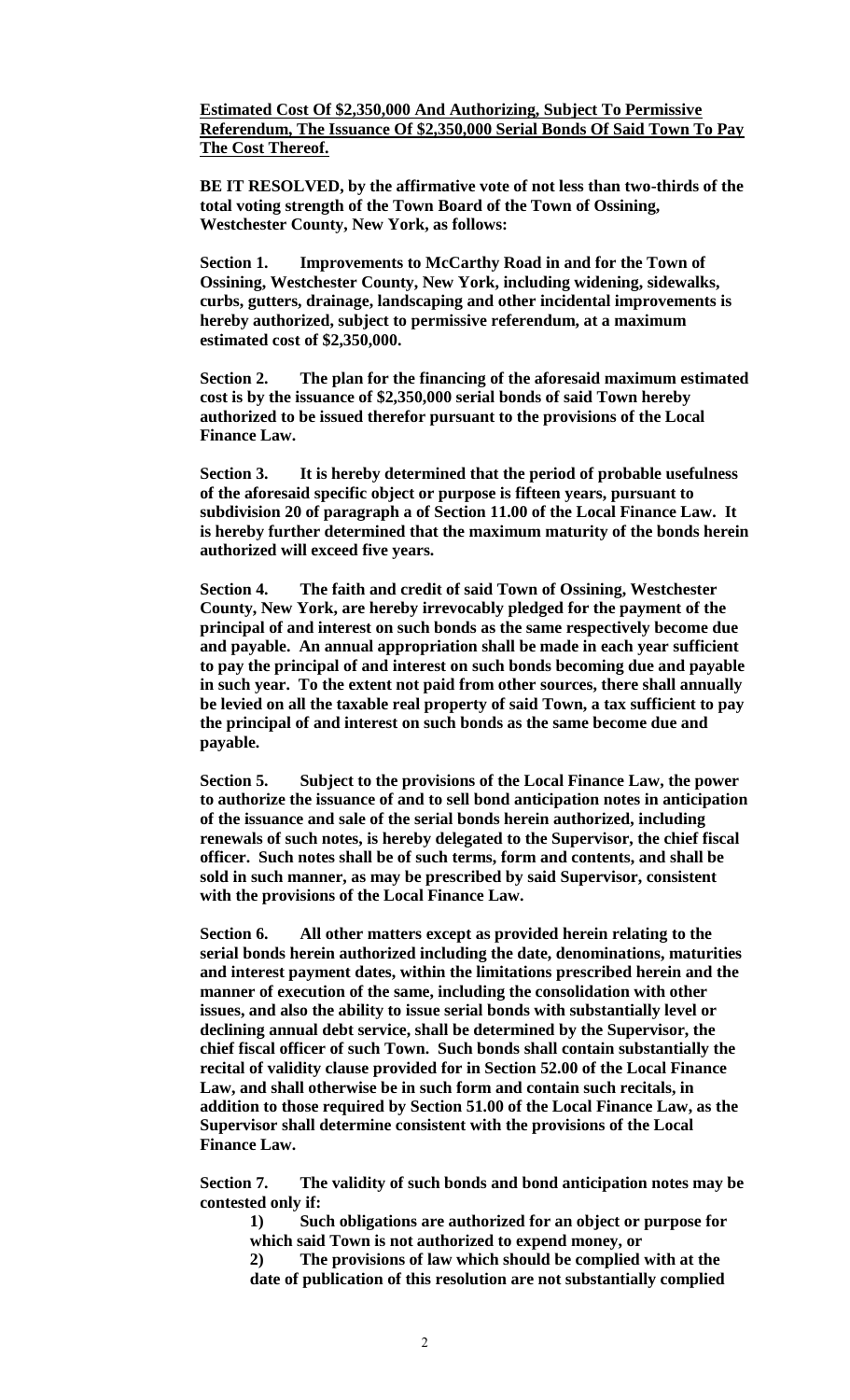**with, and an action, suit or proceeding contesting such validity is commenced within twenty days after the date of such publication, or 3) Such obligations are authorized in violation of the provisions of the Constitution.**

**Section 8. This resolution shall constitute a statement of official intent for purposes of Treasury Regulations Section 1.150-2. Other than as specified in this resolution, no monies are, or are reasonably expected to be, reserved, allocated on a long-term basis, or otherwise set aside with respect to the permanent funding of the object or purpose described herein.**

**Section 9. Upon this resolution taking effect, the same shall be published in summary form in the official newspaper of said Town for such purpose, together with a notice of the Town Clerk in substantially the form provided in Section 81.00 of the Local Finance Law.**

**Section 10. THIS RESOLUTION IS ADOPTED SUBJECT TO PERMISSIVE REFERENDUM.**

**D. A Resolution Authorizing The Purchase Of An Electric Bus For The Nutrition Program In And For The Town Of Ossining, Westchester County, New York, At A Maximum Estimated Cost Of \$207,311 And Authorizing The Issuance Of \$132,311 Serial Bonds Of Said Town To Pay Part Of The Cost Thereof.**

**BE IT RESOLVED, by the affirmative vote of not less than two-thirds of the total voting strength of the Town Board of the Town of Ossining, Westchester County, New York, as follows:** 

**Section 1. The purchase of an electric bus for the nutrition program in and for the Town of Ossining, Westchester County, New York, is hereby authorized at a maximum estimated cost of \$207,311.** 

**Section 2. It is hereby determined that the plan for the financing of the aforesaid maximum estimated cost is as follows:**

**(a) By the issuance of \$132,311 bonds of the Town, hereby authorized to be issued therefor, pursuant to the provisions of the Local Finance Law; an**

**(b) By the application of grant monies to be received in connection therewith, presently estimated in the amount of \$75,000.**

**Section 3. It is hereby determined that the period of probable usefulness of the aforesaid specific object or purpose is five years, pursuant to subdivision 29 of paragraph a of Section 11.00 of the Local Finance Law. It is hereby further determined that the maximum maturity of the bonds herein authorized will not exceed five years.**

**Section 4. The faith and credit of said Town of Ossining, Westchester County, New York, are hereby irrevocably pledged for the payment of the principal of and interest on such bonds as the same respectively become due and payable. An annual appropriation shall be made in each year sufficient to pay the principal of and interest on such bonds becoming due and payable in such year. There shall annually be levied on all the taxable real property in said Town, a tax sufficient to pay the principal of and interest on such bonds as the same become due and payable.**

**Section 5. Subject to the provisions of the Local Finance Law, the power to authorize the issuance of and to sell bond anticipation notes in anticipation of the issuance and sale of the bonds herein authorized, including renewals of such notes, is hereby delegated to the Supervisor of said Town, the chief fiscal officer. Such notes shall be of such terms, form and contents, and shall**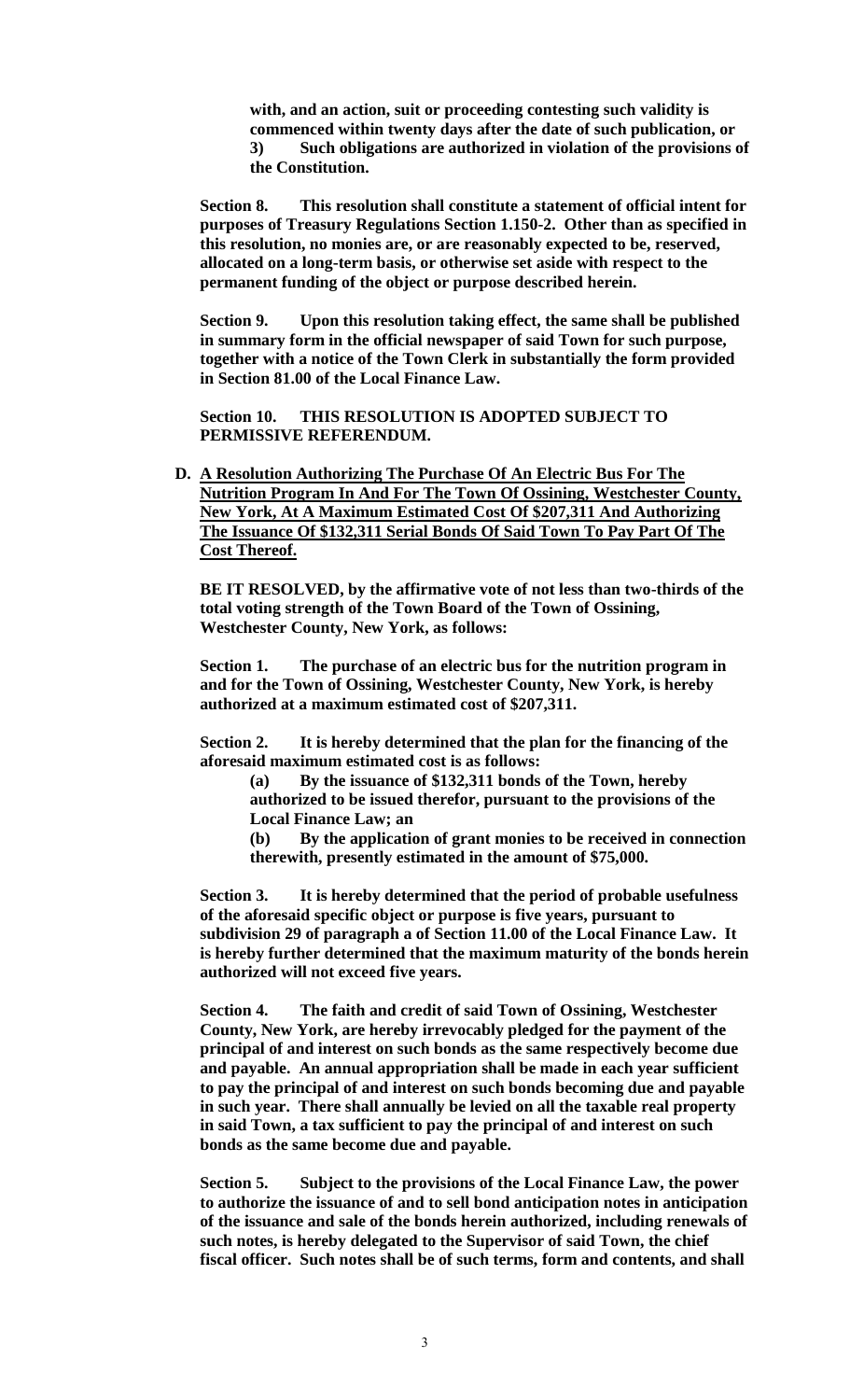**be sold in such manner, as may be prescribed by said Supervisor, consistent with the provisions of the Local Finance Law.**

**Section 6. All other matters except as provided herein relating to the bonds herein authorized including the date, denominations, maturities and interest payment dates, within the limitations prescribed herein and the manner of execution of the same, including the consolidation with other issues, and also the ability to issue bonds with substantially level or declining annual debt service, shall be determined by the Supervisor, the chief fiscal officer of such Town. Such bonds shall contain substantially the recital of validity clause provided for in Section 52.00 of the Local Finance Law, and shall otherwise be in such form and contain such recitals, in addition to those required by Section 51.00 of the Local Finance Law, as the Supervisor shall determine consistent with the provisions of the Local Finance Law.**

**Section 7. The validity of such bonds and bond anticipation notes may be contested only if:**

**1) Such obligations are authorized for an object or purpose for which said Town is not authorized to expend money, or**

**2) The provisions of law which should be complied with at the date of publication of this resolution are not substantially complied with, and an action, suit or proceeding contesting such validity is commenced within twenty days after the date of such publication, or 3) Such obligations are authorized in violation of the provisions of the Constitution.**

**Section 8. This resolution shall constitute a statement of official intent for purposes of Treasury Regulations Section 1.150 2. Other than as specified in this resolution, no monies are, or are reasonably expected to be, reserved, allocated on a long-term basis, or otherwise set aside with respect to the permanent funding of the object or purpose described herein.**

**Section 9. Upon this resolution taking effect, the same shall be published in summary form in the official newspaper of said Town designated for such purpose, together with a notice of the Town Clerk in substantially the form provided in Section 81.00 of the Local Finance Law.**

**Section 10. This resolution takes effect immediately.**

**E. Finance- Capital Project #2021-5228 – 2021 McCarthy Drive Road Rehabilitation-Town Highway**

**Resolved, that the Town Board of the Town of Ossining authorizes opening a 2021 Capital Project #2021-5228, entitled "2021 McCarthy Drive Road Rehabilitation" for the Town Highway Department, with a project budget of \$2,350,000. The project will be funded from debt obligations.** 

Increase: 3705110.200.5228 \$2,350,000 - 2021 McCarthy Drive Road Rehabilitation-Town Highway (Expense) 3700600.571000.5228 \$2,350,000 - Bond Proceeds (Revenue) Increase:

### **F. Finance- Capital Project #2021-5229 – 2021 Nutrition Electric Bus-Town Nutrition**

**Resolved, that the Town Board of the Town of Ossining authorizes opening a 2021 Capital Project #2021-5229, entitled "2021 Nutrition Electric Bus" for the Town Nutrition Department, with a project budget of \$207,311. The project will be funded from debt obligations and CDBG Grant Funds.** 

| Increase: | 3706772.200.5229 | \$207,311 – 2021 Nutrition Electric Bus-Town Nutrition (Expense) |
|-----------|------------------|------------------------------------------------------------------|
| Increase: |                  | 3700600.571000.5229 \$132,311 - Bond Proceeds (Revenue)          |
| Increase: |                  | 3700400.498900.5229 \$ 75,000 - CDBG Grant Funds (Revenue)       |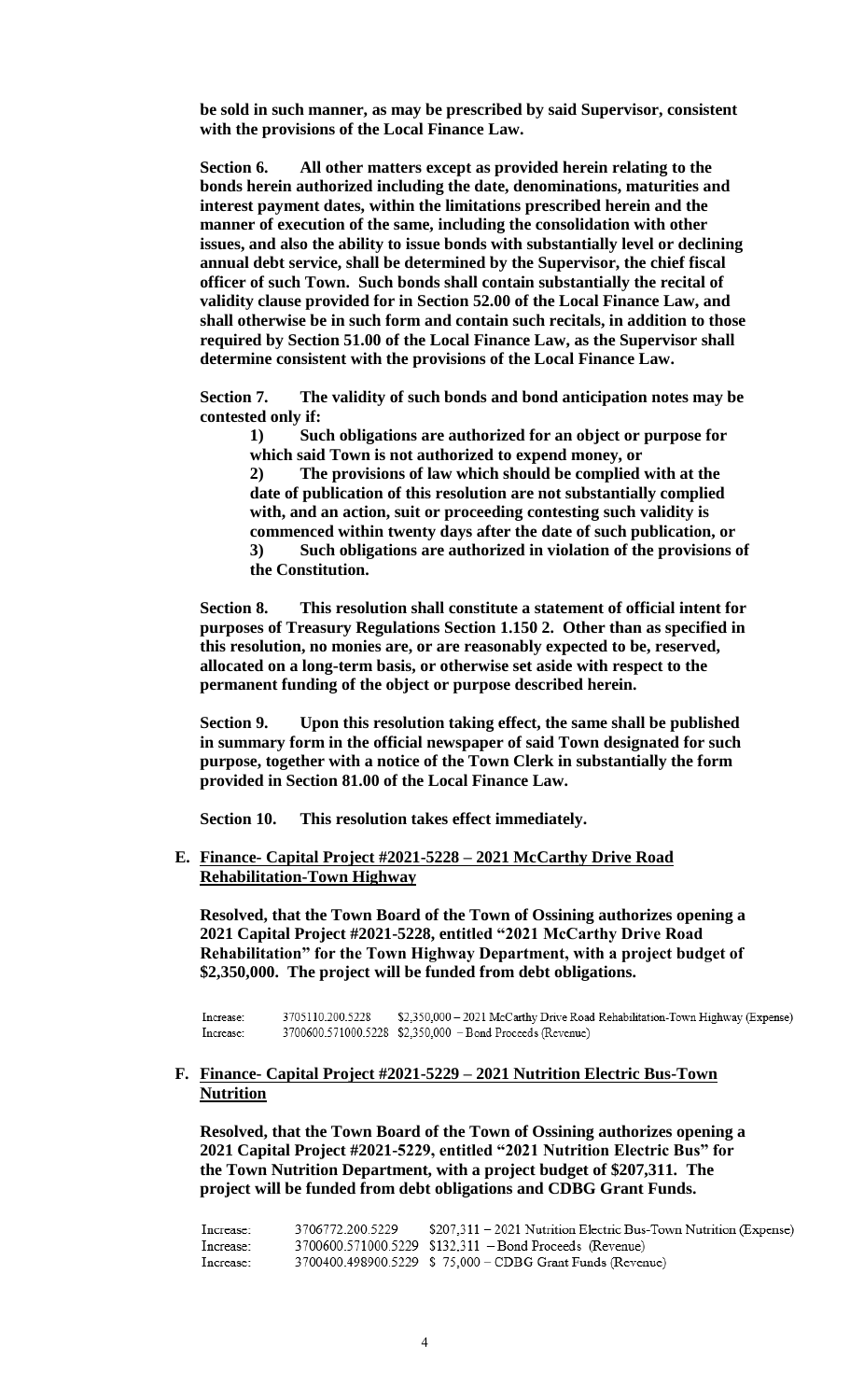#### **G. Resolution – Local Law # 1 of 2021 – Beekeeping Regulations**

**WHEREAS, currently beekeeping is not permitted in the Town Code, but recognizing that these activities can be beneficial to the environment and that property owners may desire to engage in them, the Town Board considered adopting a Local Law to permit these activities while also implementing regulations to ensure they are done in a safe and reasonable manner that does not present a hazard or inconvenience to the property owner, its neighbors, the community or the environment; and**

**WHEREAS, in furtherance of this objective and in consideration of the Local Law the Town Board opened a duly noticed public hearing at its regular meeting on Tuesday, September 22, 2020, which public hearing was duly continued to several subsequent meetings, via videoconferencing in accordance with the Governor's Executive Orders 202.1 and 202.15, as subsequently extended, and members of the public having the opportunity to attend and be heard, the public hearing was closed on January 26, 2021; and**

**WHEREAS, a Short Environmental Assessment Form, Part 1 was prepared pursuant to the State Environmental Quality Review Act ("SEQRA"); and**

**WHEREAS, pursuant to New York General Municipal Law the Local Law was referred to the Westchester County Planning Board, which responded by letter dated October 2, 2020 that said local law was a matter for local determination in accordance with the Town's planning and zoning policies; and** 

**WHEREAS, said local law has been on the desks of the members of the Town Board for at least seven days, exclusive of Sunday, prior to the adoption of this resolution, and**

#### **NOW THEREFORE,**

**BE IT RESOLVED, the Town Board hereby adopts a Negative Declaration pursuant to SEQRA determining this action does not have the potential to have any significant adverse environmental impacts as the Local Law will permit the environmentally beneficial activity of beekeeping while including regulations to ensure there are no adverse impacts to the property owners, the neighbors, the community or the environment; and**

**BE IT FURTHER RESOLVED, the Town Board, after due deliberation, finds that in the furtherance of the safety, health and well-being of the persons and property in the Town, it is in the best interest of the Town to adopt said local law, and the Town Board hereby adopts Local Law # 1 of 2021 entitled Amendment to Town of Ossining Zoning Code to Allow and Regulate Beekeeping; and** 

**BE IT FURTHER RESOLVED, the Town Clerk is directed to enter said local law in the minutes of this meeting into the local law book for the Town of Ossining; to publish said minutes in a newspaper published in the town, if any, or in such newspaper published in the county in which such town may be located having a circulation in such town, and affidavits of said publication shall be filed with the Town Clerk; and to file a copy of said local law with the Secretary of State of New York.**

#### **H. Resolution – Local Law # 2 of 2021 – Battery Energy Storage Systems Regulations**

**WHEREAS, as communities look for new ways to create and store energy, the Town Board is aware that battery energy storage systems are becoming more prevalent and that while serving a benefit to the community, they must be regulated to ensure they are constructed and operate in a safe and**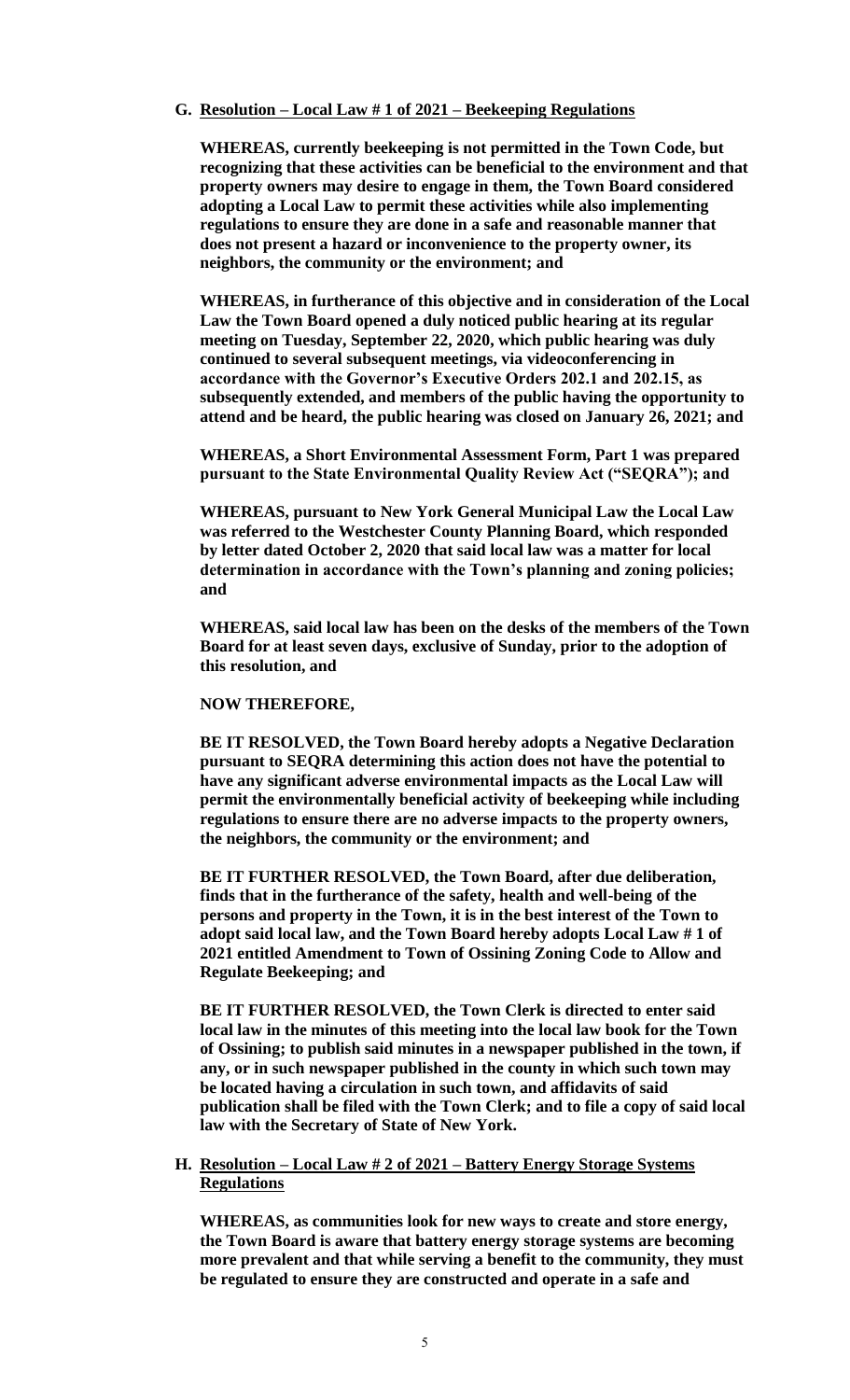**reasonable manner that does not present a hazard or inconvenience to the property owner, its neighbors, the community or the environment; and**

**WHEREAS, in furtherance of this objective, the Town Board considered a Local Law to regulate battery energy storage systems within the Town of Ossining; and**

**WHEREAS, in consideration of the proposed Local Law the Town Board opened a duly noticed public hearing at its regular meeting on Tuesday, December 22, 2020, which public hearing was duly continued to the Town Board's regular meeting on Tuesday, January 26, 2021, via videoconferencing in accordance with the Governor's Executive Orders 202.1 and 202.15, as subsequently extended, and members of the public having the opportunity to attend and be heard, the public hearing was closed on January 26, 2021; and**

**WHEREAS, a Short Environmental Assessment Form, Part 1 was prepared pursuant to the State Environmental Quality Review Act ("SEQRA"); and**

**WHEREAS, pursuant to New York General Municipal Law the Local Law was referred to the Westchester County Planning Board, which responded by letter dated January 14, 2021 that said local law was a matter for local determination in accordance with the Town's planning and zoning policies; and** 

**WHEREAS, said local law has been on the desks of the members of the Town Board for at least seven days, exclusive of Sunday, prior to the adoption of this resolution, and**

**NOW THEREFORE,**

**BE IT RESOLVED, the Town Board hereby adopts a Negative Declaration pursuant to SEQRA determining this action does not have the potential to have any significant adverse environmental impacts as the Local Law is to regulate the environmentally beneficial use of battery energy storage systems to ensure there are no adverse impacts to the property owners, the neighbors, the community or the environment; and**

**BE IT FURTHER RESOLVED, the Town Board, after due deliberation, finds that in the furtherance of the safety, health and well-being of the persons and property in the Town, it is in the best interest of the Town to adopt said local law, and the Town Board hereby adopts Local Law # 2 of 2021 for the Purpose of Amending Chapter 200, Zoning, of the Town Code with Respect to Battery Energy Storage Systems; and** 

**BE IT FURTHER RESOLVED, the Town Clerk is directed to enter said local law in the minutes of this meeting into the local law book for the Town of Ossining; to publish said minutes in a newspaper published in the town, if any, or in such newspaper published in the county in which such town may be located having a circulation in such town, and affidavits of said publication shall be filed with the Town Clerk; and to file a copy of said local law with the Secretary of State of New York.**

**I. Resolution Recognizing Sustainable Westchester's Energysmart Homes Program To Bring Clean, Sustainable Heating And Cooling Alternatives To Residences And Businesses In Our Community**

**WHEREAS, the Town of Ossining has been designated by the New York State Energy Research and Development Authority (NYSERDA) as a Clean Energy Community and Climate Smart Community; and**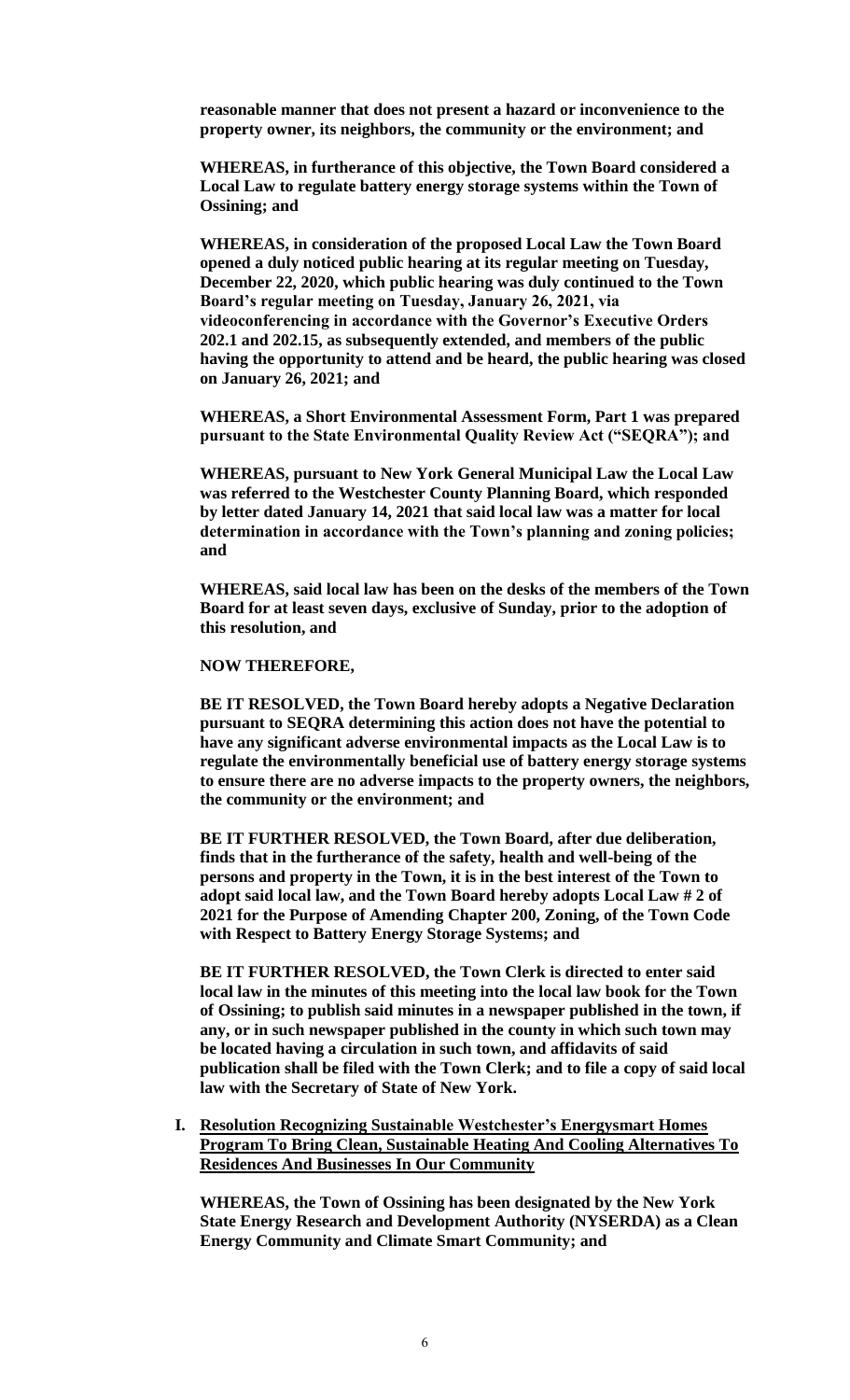**WHEREAS, the Ossining Community Climate Action Plan calls for supporting energy efficient designs and clean heating and cooling technology projects, as well as reducing the volume and impact of energy consumption in the Town of Ossining and reducing the Town's carbon footprint; and**

**WHEREAS, NYSERDA estimates heating and cooling in buildings represent 37% of statewide net energy consumption and contribute 32% of New York State's combustion-related greenhouse gas emissions; and**

**WHEREAS, clean heating and cooling technologies, such as cold-climate air source heat pumps, and ground source heat pumps (also known as geothermal heat pumps), have the potential to contribute significantly to reducing greenhouse gas emissions of the heating and cooling sector; and**

**WHEREAS, other benefits to those using clean heating and cooling technologies include energy bill savings and increased comfort levels and health benefits compared to conventional heating and cooling technologies; and**

**WHEREAS, high energy burdens are part of a complex of economic, health, and housing issues.**

**WHEREAS, Sustainable Westchester's EnergySmart Homes Ossining + Briarcliff is a non-profit, volunteer, initiative in the Town of Ossining helping people switch to clean heating and cooling technologies and energy efficiency upgrades; and** 

**WHEREAS, EnergySmart Homes is an initiative of the Sustainable Westchester and has received funding and support from NYSERDA to administer a campaign; and** 

**WHEREAS, EnergySmart Homes is one of eighteen similar community outreach programs in New York State.**

**WHEREAS, EnergySmart Homes is modeled after successful Solarize and Energize campaigns.**

**WHEREAS, clean heating and cooling technologies are already proven to work in Westchester including projects at the Ossining Public Library and numerous residences; and**

**WHEREAS, a successful EnergySmart Homes Ossining + Briarcliff campaign will help jumpstart a nascent market and drive increased capacity and interest in installing such systems; and**

**WHEREAS, the installation of heat pump systems helps protect our environment by reducing the use of fossil fuels used to heat and cool our buildings and provides and creates new jobs in this emerging market; NOW, THEREFORE,** 

**BE IT RESOLVED, that the Town of Ossining recognizes the EnergySmart Homes Ossining + Briarcliff initiative bringing clean heating and cooling and energy efficiency technologies to the residents and businesses in the Town of Ossining; and**

**BE IT FURTHER RESOLVED, that the Town of Ossining will continue to take and support initiatives to create a Sustainable Ossining.** 

**J. Personnel – Appointment**

**Resolved, that the Town Board of the Town of Ossining appoints Jeaneth Guinansaca, Cortlandt Manor, to the part-time position of Intermediate**